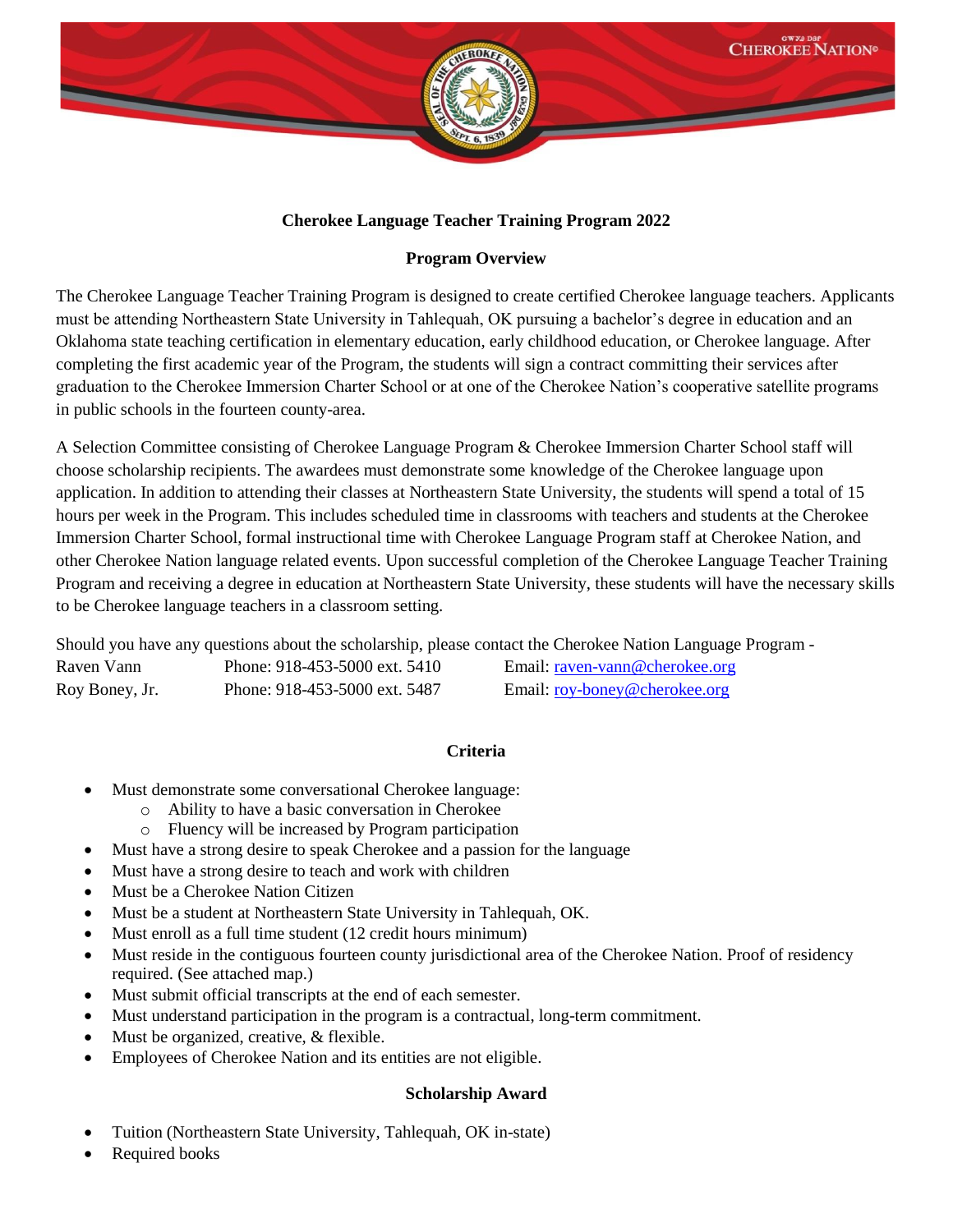- Degree program required fees
- Housing allowance up to \$2,100 per semester (to be paid by midterm)
- Laptop to be provided (subject to equipment loan agreement)

### **Application Process**

- Applicants will be required to write an essay between 500 to 1,000 words about why they want to participate in the program.
- Application will require test scores:
	- o ACT (or equivalent; waiver discussed on case by case basis)
	- o Cherokee Language Proficiency Test and/or Certification from Cherokee Language Program (testing can be scheduled by calling Anna Sixkiller at 918-453-5145 or by emailing language@cherokee.org).
- Official high school and/or college transcript
- *Résumé*/Related work history
- Applicants are required to submit correctly filled-in and complete applications by June 15, 2022 5pm Central Standard Time. Applications can be sent by email, delivered in person, or mailed (must be postmarked by deadline date). Scholarship will begin for the Fall 2022 term.
- Applications incorrectly filled-in or incomplete will not be considered.
- Applicants will be interviewed by Selection Committee to demonstrate some knowledge of Cherokee language.
- Applicants must agree to a full background check as part of application process.

## **Selection Process**

- Selection Committee will consist of selected staff from the Cherokee Language Program and the Cherokee Nation Immersion Charter School.
- Participant selection will be based on a combination of factors and attributes, including knowledge of Cherokee language, enthusiasm for the Cherokee language, ability to complete long term goals and tasks, and relevant experience (for example, specific involvement and leadership in a tribal community, volunteer service, related job history, and other extra curricular activities related to Cherokee language, etc.).
- **Decisions made by the Selection Committee will be final.**

# **Participant Requirements**

- Participants will be required to work a total of fifteen (15) hours per week in the program. This includes scheduled time in classrooms at the Cherokee Nation Immersion Charter School, formal instructional time with Cherokee Language Program staff at Cherokee Nation, and Cherokee Nation language related events.
- The participants will have one academic year as a Trial Period to decide if they want to continue with the program. If participants agree to continue after the Trial Period, they will be required to sign a contract stating that upon graduation they will commit to services at the Cherokee Nation Immersion Charter School or at one of the Cherokee Nation's cooperative satellite programs in public schools around the fourteen counties.
- Failure to fulfill the terms set forth in the contract will result in participants having to repay the scholarship amount incurred after the Trial Period (extenuating circumstances will be judged on a case by case basis).
- Two (2) times per semester, participants will be tested to demonstrate improvement of Cherokee language skills to the Selection Panel.
	- o If sufficient improvement is not demonstrated via test results, counseling for participants will be given to alter study habits, work conditions, etc. to increase Cherokee proficiency.
	- o If after counseling, sufficient improvement is not demonstrated, participants will forfeit further program participation and will be under no further obligation to the Program.
	- o Tests will be developed by Cherokee Language Program and Cherokee Immersion Charter School staff.
- Participants will help develop classroom materials for Immersion students, including curriculum and lesson plans.

# **Cherokee Language Program Responsibilities**

- Creation of a guided curriculum for participants which will aid them in developing the necessary Cherokee language skills needed to converse and eventually teach in a Cherokee language classroom setting.
- Provide supervision, mentorship and assistance to the participants as they learn Cherokee: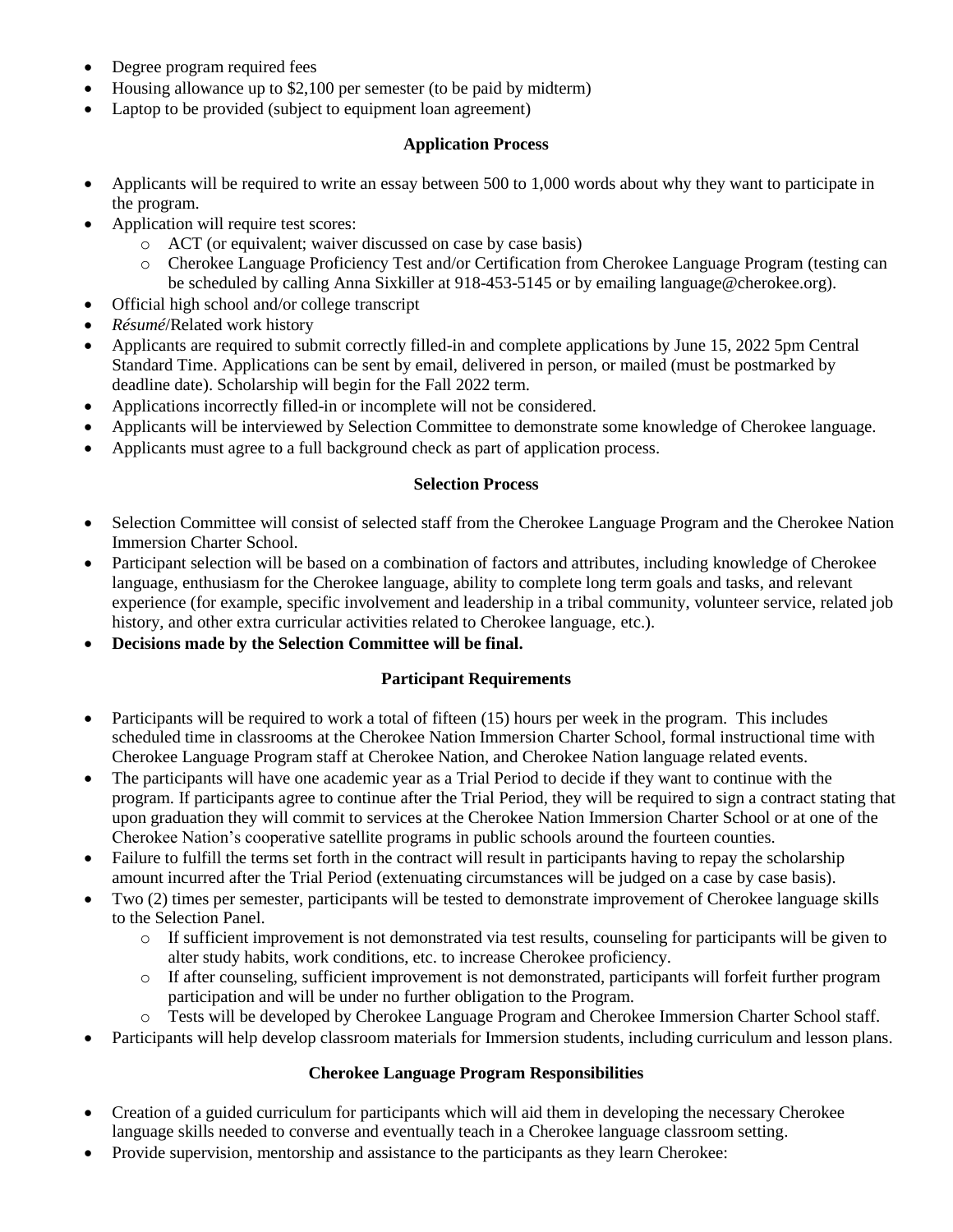- o Selected staff will schedule time to meet with participants regularly, including exclusive Cherokee Conversation time.
- Provide training and tech support for Cherokee language technology including fonts, keyboard layouts, and software support.

# **Cherokee Nation Immersion Charter School Responsibilities**

- Provide supervision, mentorship, and assistance to the participants as they learn Cherokee.
- Help develop guided curriculum so it fits the needs of the participants and the needs of the Cherokee Immersion Charter School.
- Help participants learn appropriate vocabulary for classroom use and interaction.
- Immersion Staff will work with the participants as partners in the Immersion students' education.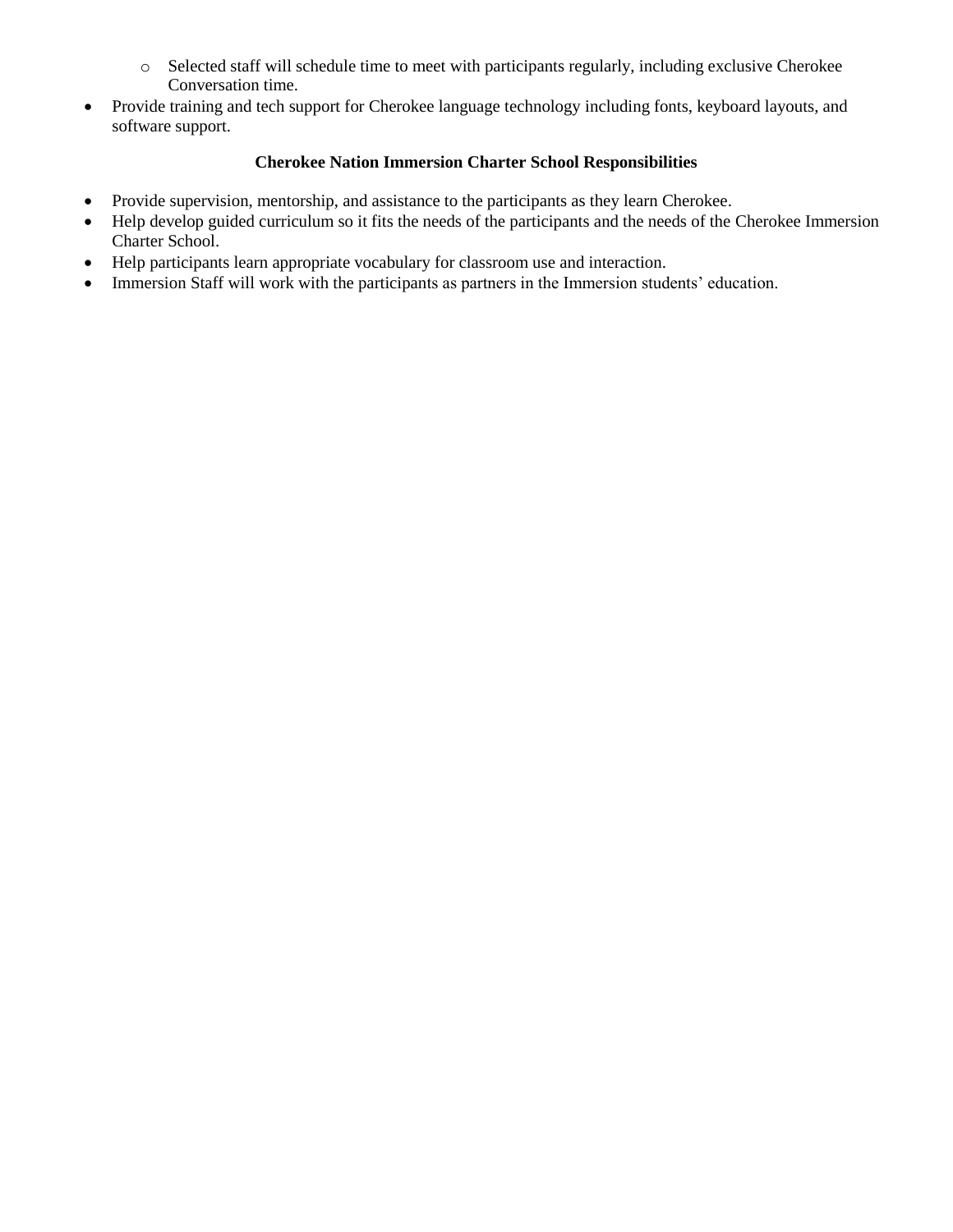

## **Cherokee Language Teacher Training Program Application**

Please Write Legibly Submit This Form with the Required Documents

#### **Required Documents:**

- *Résumé*
- Proof of current or upcoming enrollment at Northeastern State University (acceptance letter and class schedule)
- Proof of residency in the contiguous 14-county Cherokee Nation jurisdictional area (such as copy of utility bill, current government issued ID, etc.). See attached map.
- Copy of ACT Scores
- Copy of Language Proficiency Test and/or Certification from Cherokee Language Program (testing for these can be scheduled by calling 918-453-5145 or email language@cherokee.org).
- Copy of Social Security Card
- Copy of Tribal Citizenship Card
- 3 Letters of Recommendation (from teachers, employers, community leaders, etc.)

### **Personal Information**

| Last                                              | First | M.I.          |
|---------------------------------------------------|-------|---------------|
|                                                   |       |               |
|                                                   |       | $State$ $Zip$ |
|                                                   |       |               |
|                                                   |       |               |
| Alternate Contact 1 (Family member, friend, etc.) |       |               |
|                                                   |       |               |
| Last                                              | First | M.I.          |
|                                                   |       |               |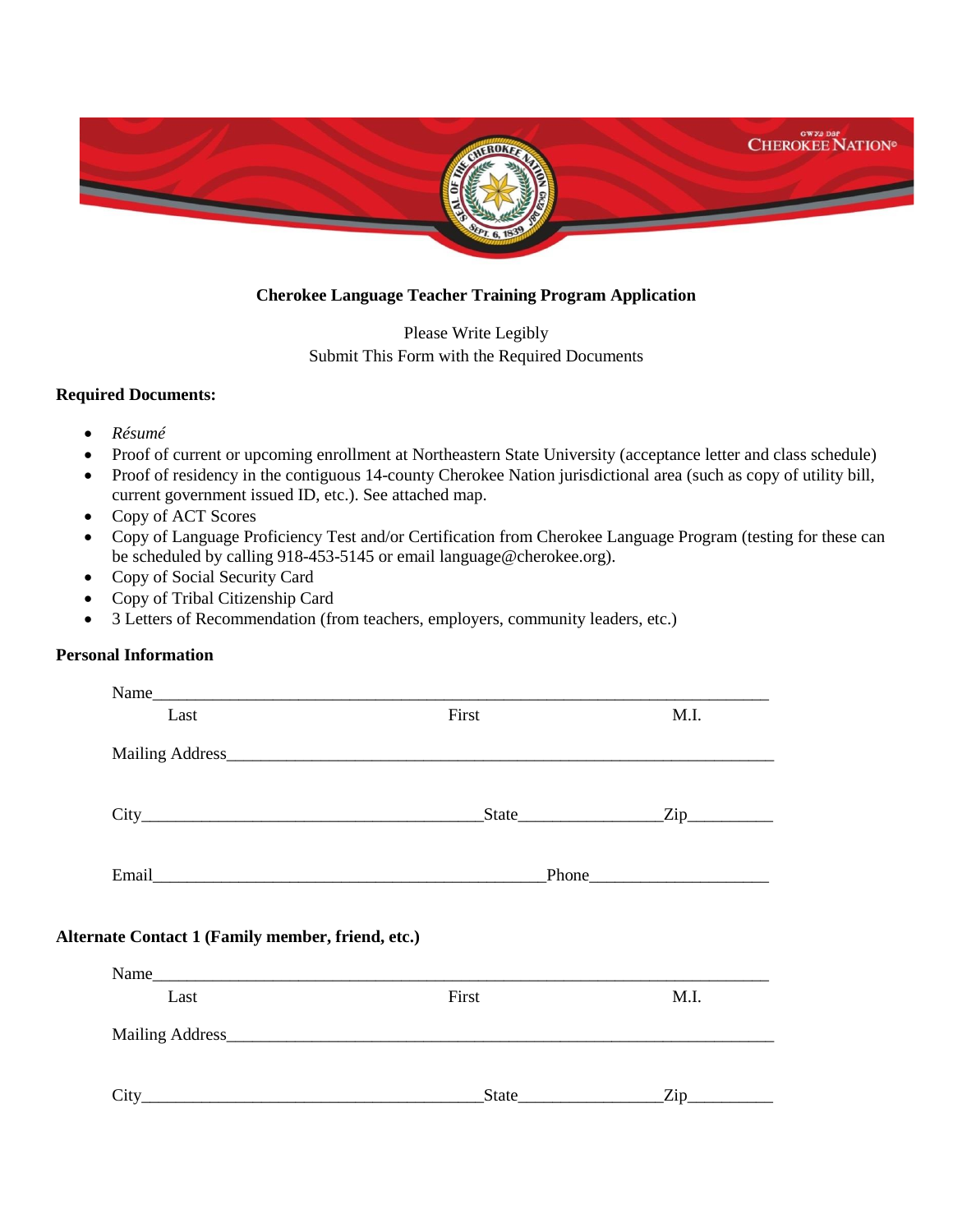# Alternate Contact 2 (Family member, friend, etc.)

| Name<br>Last                   | First           | M.I. |
|--------------------------------|-----------------|------|
|                                |                 |      |
| $City$ $City$ $Zip$            |                 |      |
|                                |                 |      |
| <b>Educational Information</b> |                 |      |
|                                |                 |      |
|                                |                 |      |
|                                |                 |      |
|                                |                 |      |
|                                |                 |      |
|                                |                 |      |
|                                |                 |      |
|                                |                 |      |
|                                |                 |      |
|                                |                 |      |
| Advisor's Phone                | Advisor's Email |      |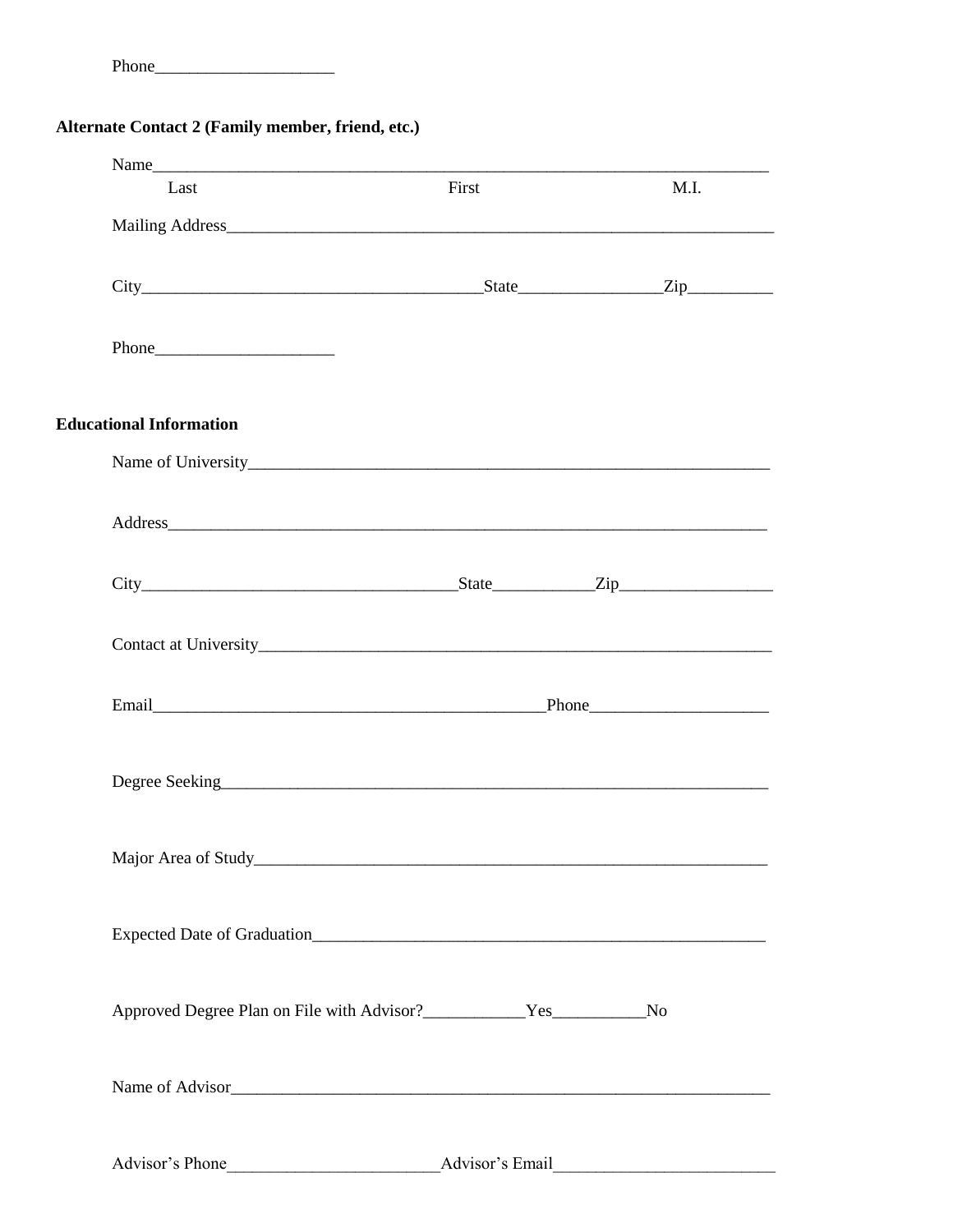#### **Please provide your answers to the following typed on additional sheets.**

- *What kind of involvement and leadership roles do you have in a Cherokee Community?* Provide a brief explanation of your involvement in a Cherokee Community, including examples of leadership and excellence in extra-curricular activities especially pertaining to Cherokee language.
- *Provide faculty, employer, and/or tribal recommendations* Submit 3 letters of reference. Applicants are partially rated according to recommendations regarding the applicant's potential.
- *Write an essay of reasons you are for applying to the Program* Write an essay between 500 to 1,000 words explaining what the Cherokee language means to you and why you are applying for this program. State how your participation and completion of this program will help meet the needs of the Cherokee Nation and its Cherokee Language Revitalization efforts.

**Cherokee Language Proficiency Self Evaluation** – In addition to an oral interview with Cherokee speakers, your level of Cherokee language proficiency will be taken into consideration. Please rate your skill level of Cherokee language proficiency with 1 being the lowest to 10 being the highest.

Speaking Cherokee:

Reading Syllabary:

Writing Syllabary:

# **Applicant Certification**

My signature certifies that I am a Cherokee Nation citizen and a U.S. permanent resident. It also certifies that this application contains no falsification, and that the information provided is true and correct. I understand that any false statement made herein would result in a voided application. I hereby authorize the release of all information contained in this application, including agreeing to a background check, for eligibility for this scholarship.

\_\_\_\_\_\_\_\_\_\_\_\_\_\_\_\_\_\_\_\_\_\_\_\_\_\_\_\_\_\_\_\_\_\_\_\_\_\_\_\_\_\_\_\_\_\_\_\_\_\_\_ \_\_\_\_\_\_\_\_\_\_\_\_\_\_\_\_\_\_\_\_\_

Signature of Applicant Date

# **Deadline: Must be received by June 15, 2022 by 5:00pm Central Standard Time**

**Please submit by one of the following:**

*Certified Mail***: Cherokee Nation Language, Attn: Cherokee Language Teacher Training Program, PO Box 948, Tahlequah, OK 74465** *Hand Deliver:* **17675 S. Muskogee Ave, Tahlequah, OK to the Cherokee Language Program Office located in the Cherokee Nation tribal complex**

*Email:* **[language@cherokee.org](mailto:language@cherokee.org?subject=Scholarship%20Application)**

# **PROGRAM CONTINUATION SUBJECT TO AVAILABILITY OF FUNDS ANNUALLY**